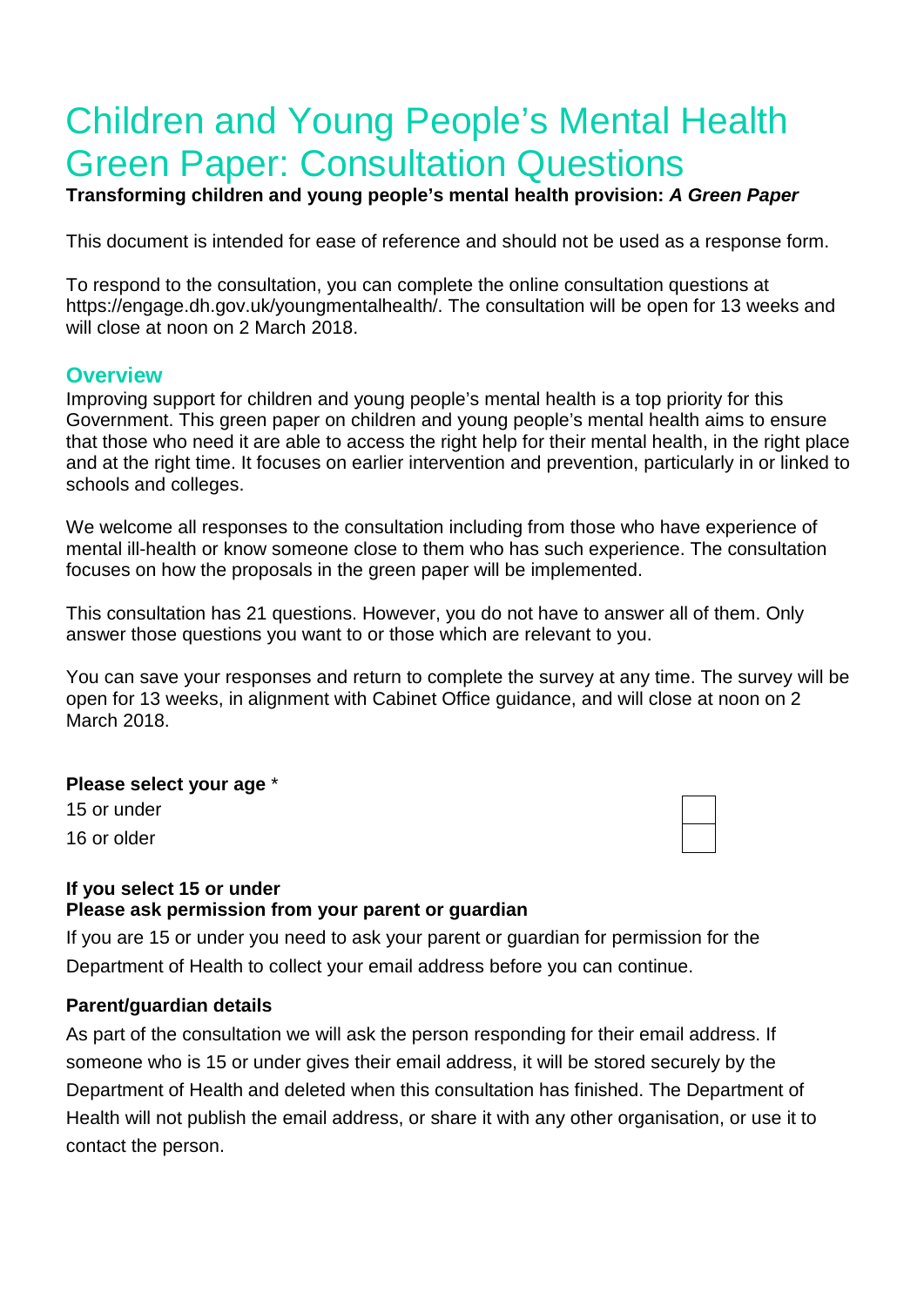I am the parent or guardian of the child/young person responding to this consultation on children and young people's mental health.

I give permission for their email address to be collected and used as described above.

I do not give permission for their email address to be collected and used as described above

# **Full name (of parent/guardian)**

# **Email address (of parent/guardian)**

If you have any questions about the consultation contact youngmentalhealth@dh.gsi.gov.uk

# **About you**

#### **First name**

#### **Surname**

#### **What is your email address?**

By providing your email address we can confirm your response has been submitted, you will also be able to come back and answer more questions another time (as long as you have not submitted your response). The closing date is noon on 2 March 2018.

We will only contact you if you would like to hear from the Department of Health

#### **Are you happy for the Department of Health to use your email address to contact you to clarify points in your response, if necessary?**

| ۰ |  |
|---|--|
|   |  |

No

#### **Are you happy for the Department of Health to use your email address to send you updates about mental health?**

No

# **Are you responding as an individual or on behalf of an organisation?**

Individual

**Organisation** 

# **What is the name of your organisation?**

#### **What sector is your organisation?**

Education - state-funded





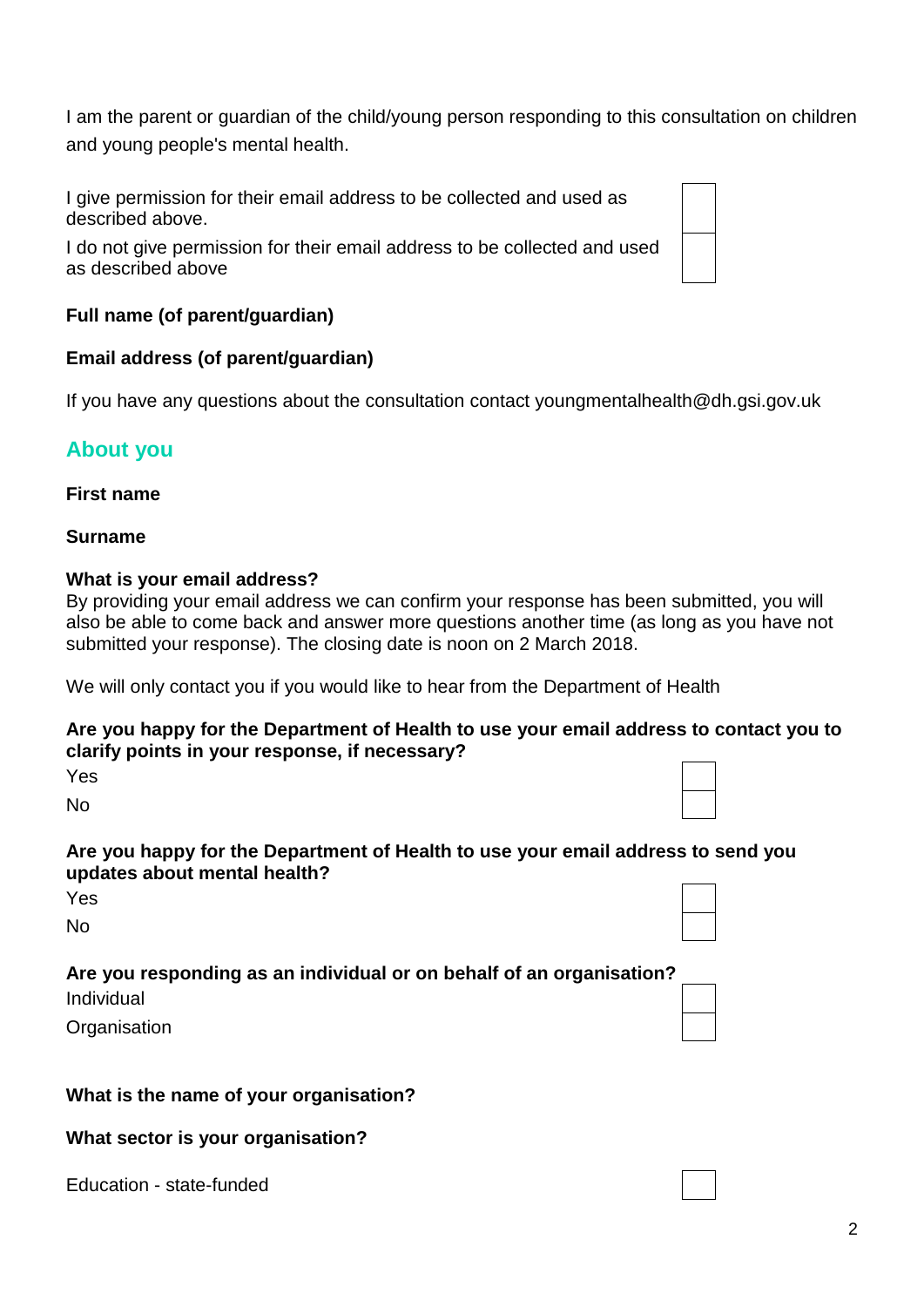| Education - independent                |
|----------------------------------------|
| Mental health services - NHS           |
| Mental health services - private       |
| <b>Health services</b>                 |
| Social services                        |
| Academia                               |
| Local authority                        |
| Charity or non-government organisation |
| Prefer not to say                      |
| Other, please specify:                 |

# **Why are you interested in telling us your views about children and young people's mental health?**

| <b>Personal interest</b> |  |
|--------------------------|--|
| Work interest            |  |
| <b>Both</b>              |  |
| Other, please specify:   |  |

# **If your interest is personal, are you a:**

| Young person (up to 15 years old)                                                                                                                                                  |
|------------------------------------------------------------------------------------------------------------------------------------------------------------------------------------|
| Young person (16-25 years old)                                                                                                                                                     |
| Parent or carer of a child or children                                                                                                                                             |
| Someone with experience of mental health issues, but have never used<br>mental health services                                                                                     |
| Someone who is currently using mental health services<br>Someone who has used mental health services in the past<br>Family or friend of someone with mental health issues<br>Other |

# **If your interest is work-related, do you work in:**

Education – state-funded Education - independent Mental health services - NHS Mental health services - private Health services Social services Academia A local authority Charity or non-government organisation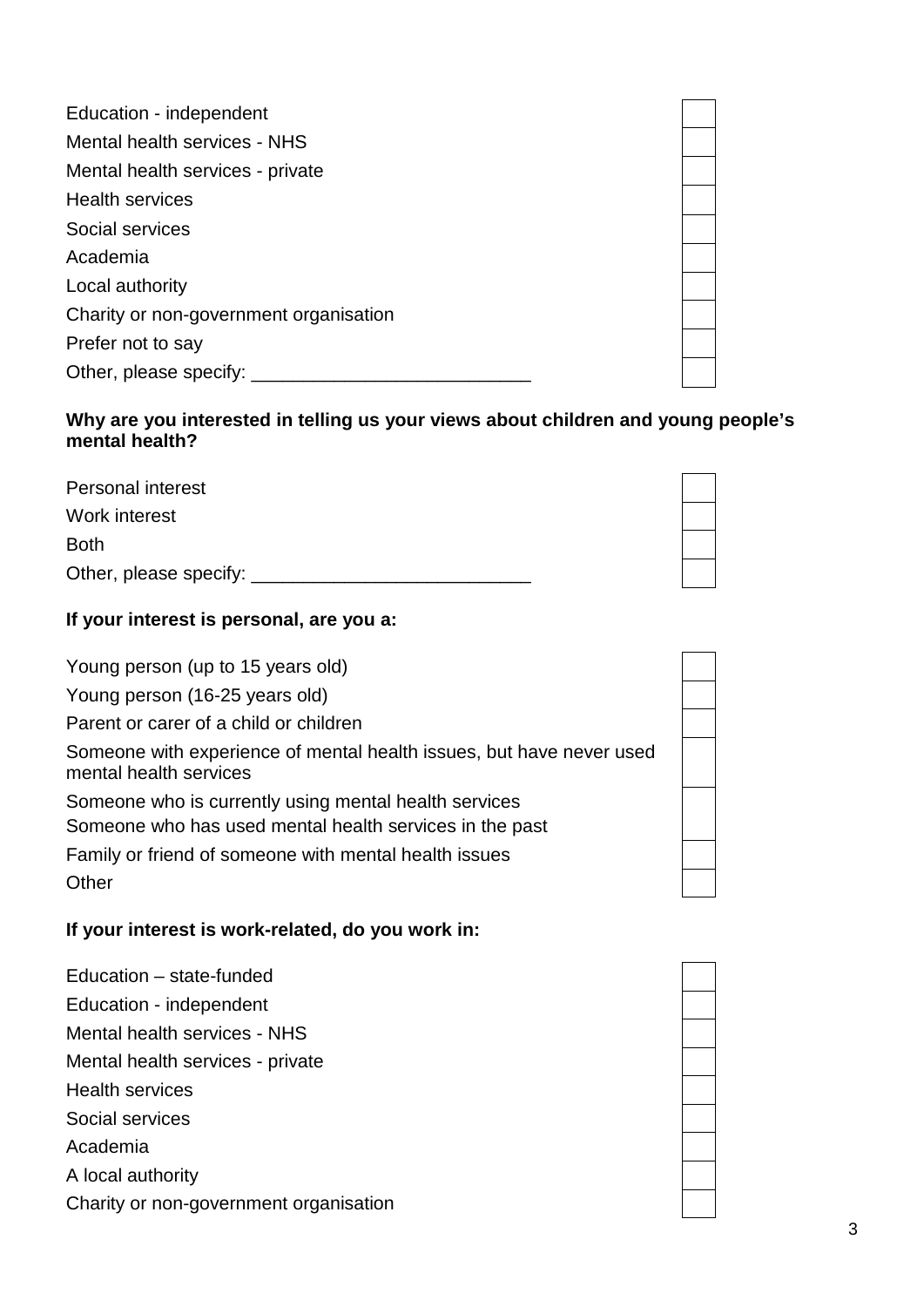# **Consultation Questions**

#### **Question 1:**

The core proposals in the green paper are:

- All schools and colleges will be incentivised and supported to identify and train a Designated Senior Lead for Mental Health who will oversee the approach to mental health and wellbeing
- Mental Health Support Teams will be set up to locally address the needs of children and young people with mild to moderate mental health issues, they will work with schools and colleges link with more specialist NHS services
- Piloting reduced waiting times for NHS services for those children and young people who need specialist help

Do you think these core proposals have the right balance of emphasis across a) schools and colleges and b) NHS specialist children and young people's mental health services?

## **Please give your answer below (max 250 words)**

#### **Question 2:**

To support every school and college to train a Designated Senior Lead for Mental Health, we will provide a training fund.

What do you think is the best way to distribute the training fund to schools and colleges?

Please rank the following in order of preference:

| Set amount of funding made available to each school, for them to buy |
|----------------------------------------------------------------------|
| relevant training with                                               |

Funded training places made available locally for schools to book onto

Funding allocated to local authorities and multi-academy trusts to administer to schools

Funding distributed through teaching school alliances

## **If you wish, please provide any further information on why you have ranked in this order of preference (max 250 words)**

#### **Question 3:**

Do you have any other ideas for how the training fund could be distributed to schools and colleges? (max 250 words)

# **Mental Health Support Teams**

#### **Question 4:**

Trailblazer phase: A trailblazer phase is when we try out different approaches

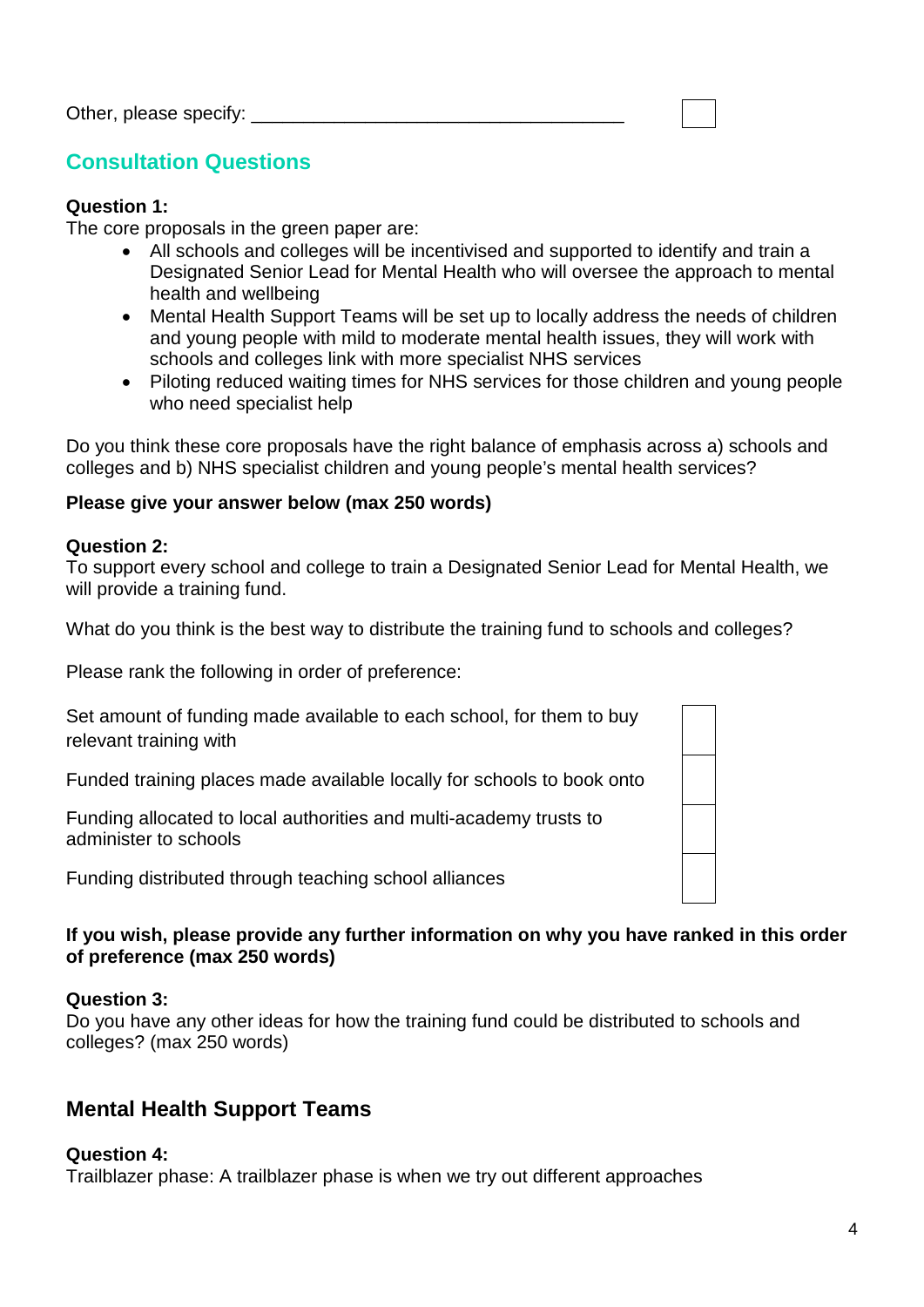Do you know of any examples of areas we can learn from, where they already work in a similar way to the proposal for Mental Health Support Teams?

#### **Please give your answer below (max 250 words)**

#### **Question 5:**

Different organisations could take the lead and receive funding to set up the Mental Health Support Teams. We would like to test different approaches.

Which organisations do you think we should test as leads on this? Please rank the following organisations in order of preference:

| <b>Clinical Commissioning Groups (CCGs)</b> |  |
|---------------------------------------------|--|
| Groups of schools                           |  |
| Local authorities                           |  |
| Charity or non-government organisation      |  |
| Other:                                      |  |

#### **Question 6:**

Mental Health Support Teams will work and link with a range of other professionals and we would like to test different approaches.

From the list below, please identify the three most important 'links' to test in the way they would work with Mental Health Support Teams:

| <b>Educational psychologists</b>                                |  |
|-----------------------------------------------------------------|--|
| Local authority troubled families teams                         |  |
| Local authority children and young people's services            |  |
| Local authority special educational and disability (SEND) teams |  |
| School nurses                                                   |  |
| School-based counsellors                                        |  |
| Charity or non-government organisation                          |  |
| Youth offending teams                                           |  |
| Other:                                                          |  |
|                                                                 |  |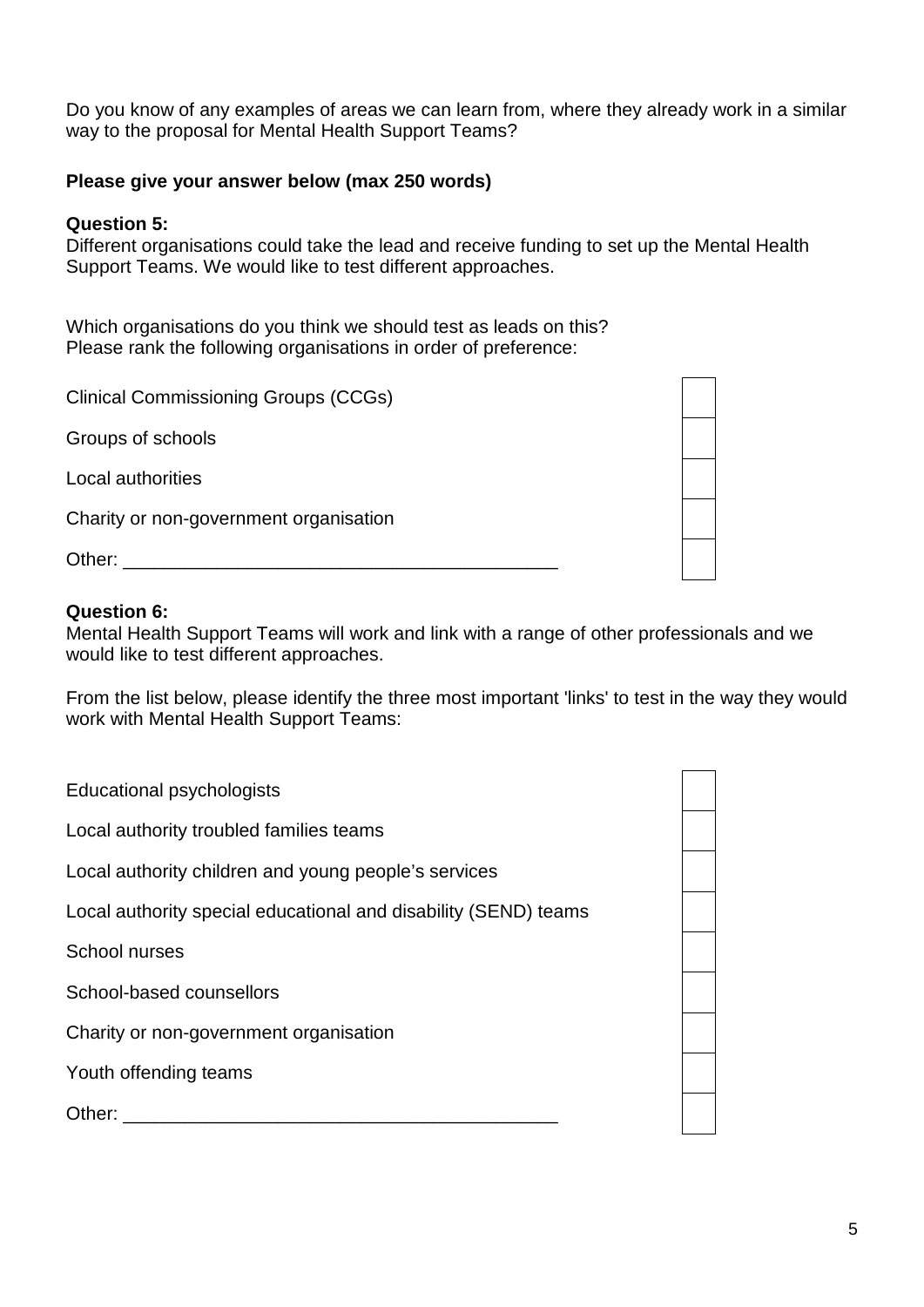# **Question 7:**

Mental Health Support Teams and Designated Senior Leads for Mental Health in schools and colleges will work closely together, and we will test this working through the trailblazer phase.

Out of the following options how do you think we should measure the success of the trailblazer phase? Please pick your top three:

| Impact on children and young people's mental health                                              |  |
|--------------------------------------------------------------------------------------------------|--|
| Impact on quality of referrals to NHS Children and Young People Mental<br><b>Health Services</b> |  |
| Impact on number of referrals to NHS Children and Young People Mental<br><b>Health Services</b>  |  |
| Quality of mental health support delivered in schools and colleges                               |  |
| Amount of mental health support delivered in schools and colleges                                |  |
| Effectiveness of interventions delivered by Mental Health Support Teams                          |  |
| Children and young people's educational outcomes                                                 |  |
| Mental health knowledge and understanding among staff in school and<br>colleges                  |  |
| Young people's knowledge and understanding of mental health issues,<br>support and self-care     |  |
| Numbers of children and young people getting the support they need                               |  |
| Other:                                                                                           |  |

# **Question 8:**

Trailblazer phase: A trailblazer phase is when we try out different approaches

When we select areas to be trailblazers for the Mental Health Support Teams, we want to make sure we cover a range of different local factors. What factors should we take into account when choosing trailblazer areas?

Please rank the following in order of importance:

Deprived areas

Levels of health inequality

Urban areas

Rural areas

Areas where children and young people in the same school/college come under different Clinical Commissioning Groups (CCGs)

Other:  $\qquad \qquad \qquad$ 

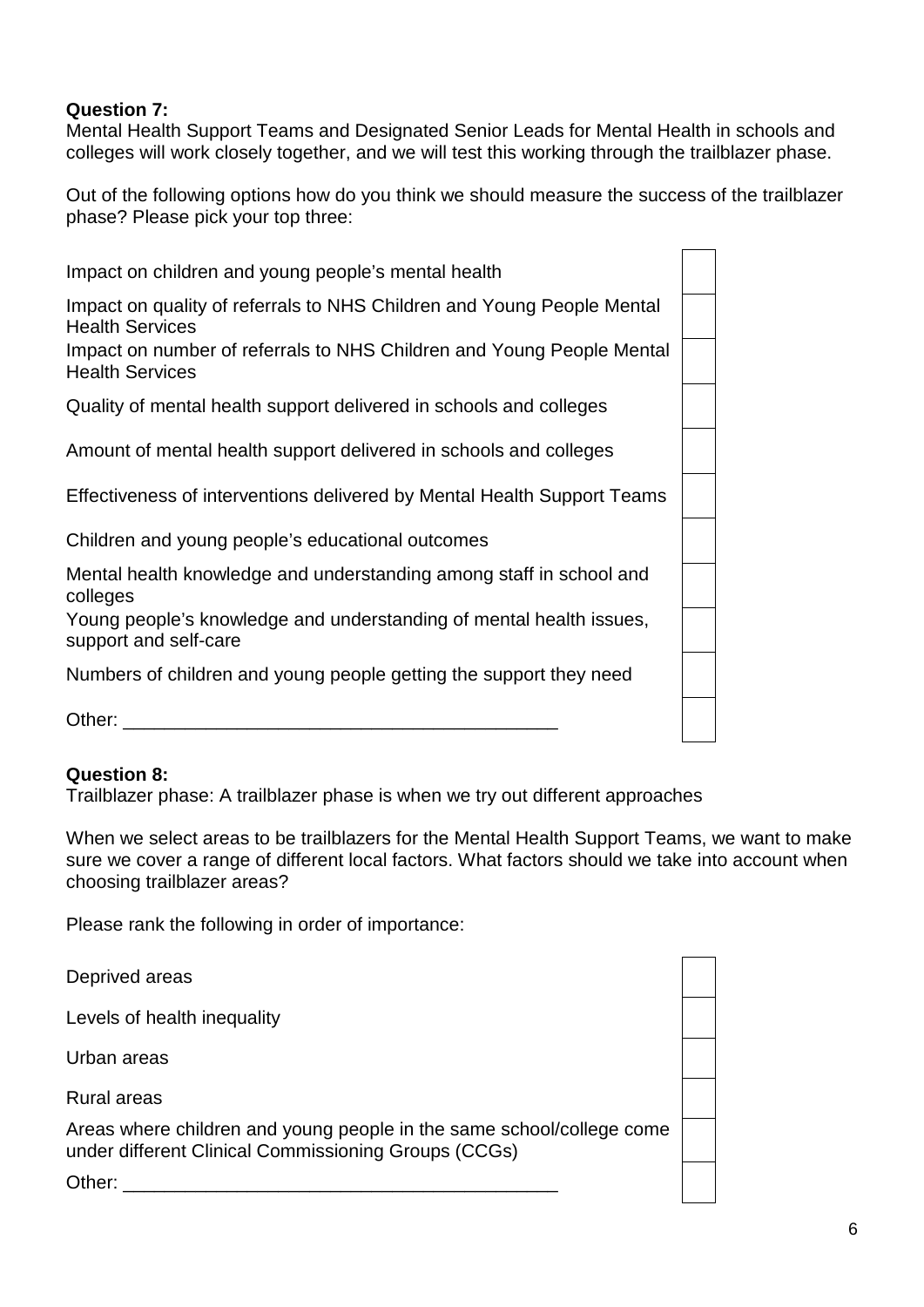# **Question 9:**

How can we include the views of children and young people in the development of Mental Health Support Teams?

# **Please provide your answer below (max 250 words)**

# **Piloting a waiting time standard**

# **Question 10:**

Waiting time standards are currently in place for early intervention for psychosis and for eating disorder services.

Outside of this, are you aware of any examples of local areas that are reducing the amount of time to receive specialist NHS help for children and young people's mental health services? Can we learn from these to inform the waiting times pilots?

# **Please give your example(s) below (max 250 words)**

# **Schools and colleges**

# **Question 11:**

Schools publish policies on behaviour, safeguarding and special educational needs and disability.

To what extent do you think this gives parents enough information on the mental health support that schools offer to children and young people?

All of the information they need

Most of the information they need

Some of the information they need

None of the information they need

Don't know

# **Please tell us more about why you think this (max 250 words)**

#### **Question 12:**

How can schools and colleges measure the impact of what they do to support children and young people's mental wellbeing?

# **Please give your answer below (max 250 words)**

# **Vulnerable groups**

# **Question 13:**

In the development of the Mental Health Support Teams, we will be considering how teams could work with children and young people who experience different vulnerabilities.

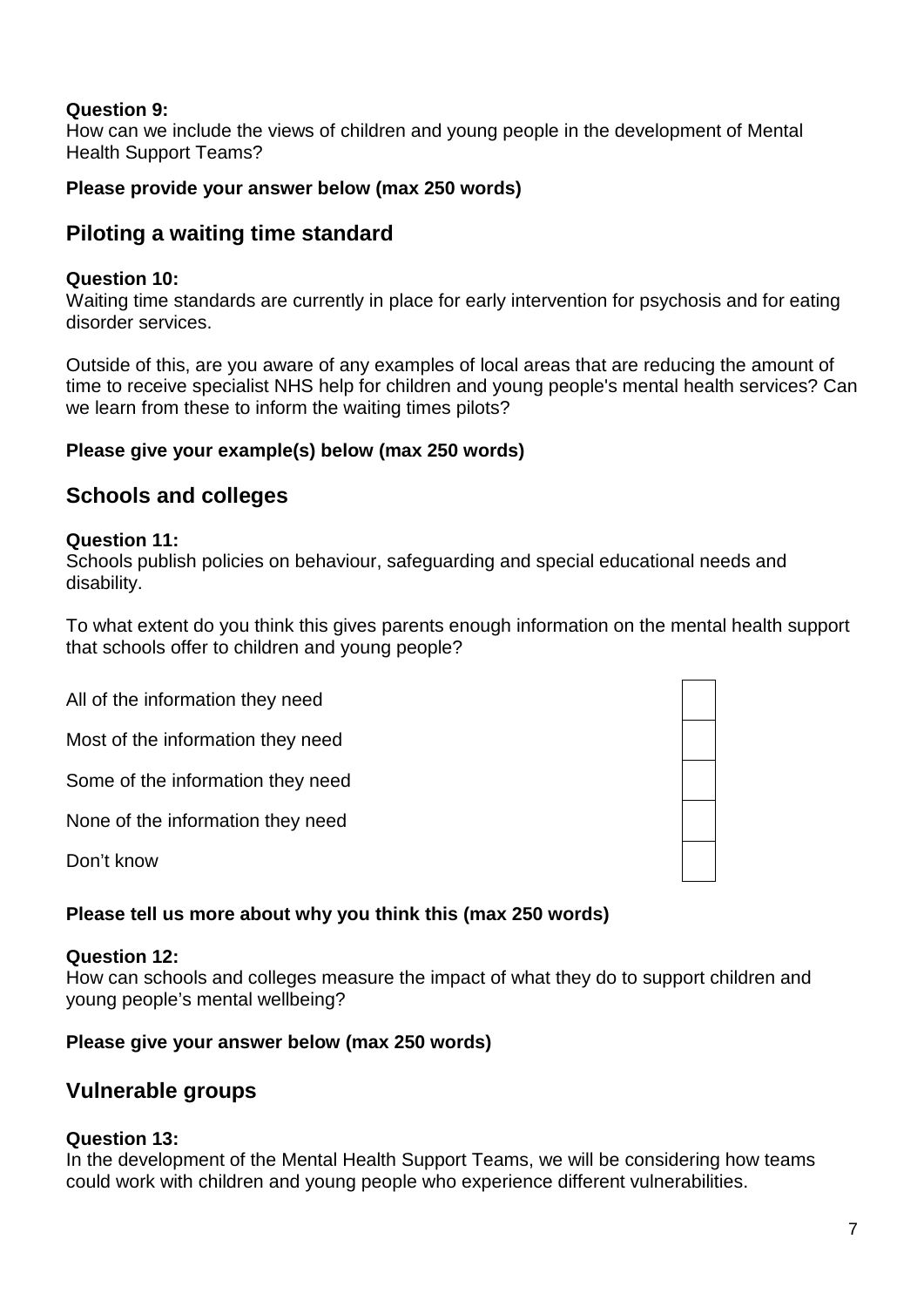How could the Support Teams provide better support to vulnerable groups of children and young people?

# **Please give your answer below (max 250 words)**

# **Support for children looked after or previously looked after**

## **Question 14:**

As we are rolling out the proposals, how can we test whether looked after children and previously looked after children can easily access the right support?

## **Please give your answer below (max 250 words)**

# **Support for children in need**

## **Question 15:**

As we are rolling the proposals out, how can we test whether children in need who are not in the care system can access support?

## **Please give your answer below (max 250 words)**

# **Support for children and young people with special educational needs or disability**

# **Question 16:**

As we are rolling the proposals out, how can we test whether children and young people with special educational needs or disability are able to access support?

#### **Please give your answer below (max 250 words)**

# **Providing evidence for an Impact Assessment**

A consultation stage Impact Assessment was published alongside the green paper. The following questions seek to gather further evidence to inform future versions of the Impact Assessment. We welcome references to any evidence, published or in development, or expert opinion on the topics set out above to help refine our final Impact Assessment.

If you have not read the Impact Assessment or do not wish to respond to these questions then please skip to the next section.

#### **Question 17:**

Please provide any evidence you have on the proportion of children with diagnosable mental health disorders, who would benefit from support from the Mental Health Support Teams

#### **Please give your answer below**

Pre diagnosable: Children and young people who have mild or low-level needs which do not constitute a diagnosable mental health condition but are at risk of developing one and would benefit from a form of support

# **Question 18:**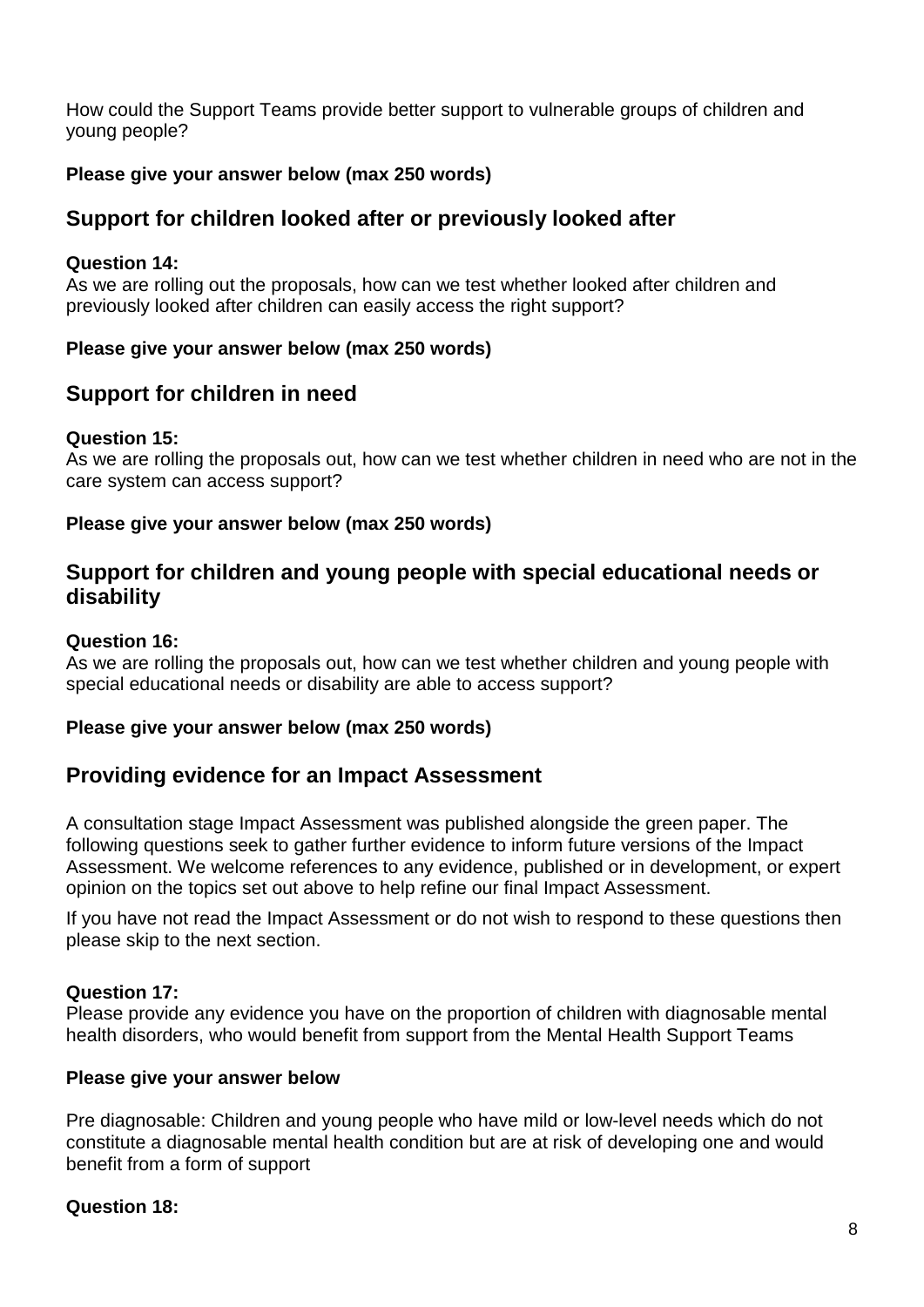Please provide any evidence you have on the proportion of children with pre-diagnosable mild to low-level mental health problems who would benefit from support from the Mental Health Support Teams

#### **Please give your answer below**

#### **Question 19:**

Please provide any evidence you have of the impact of interventions for children with mild to moderate mental health needs, as could be delivered by the Mental Health Support Teams. We are interested both in evidence of impact on mental health and also on wider outcomes such as education, employment, physical health etc.

#### **Please give your answer below**

#### **Question 20:**

Please provide any evidence you have on the impact of Children and Young People Mental Health Services therapeutic treatments

#### **Please give your answer below**

#### **Question 21:**

Is there any other evidence that we should consider for future versions of the Impact Assessment?

#### **Please give your answer below**

# **Demographics**

#### **What is your age?**

| Up to 11  |  |  |
|-----------|--|--|
| $12 - 15$ |  |  |
| 16-19     |  |  |
| 20-24     |  |  |
| 25-29     |  |  |
| 30-39     |  |  |
| 40-49     |  |  |
| 50-59     |  |  |
| 60-69     |  |  |
| 70-79     |  |  |
| Above 80  |  |  |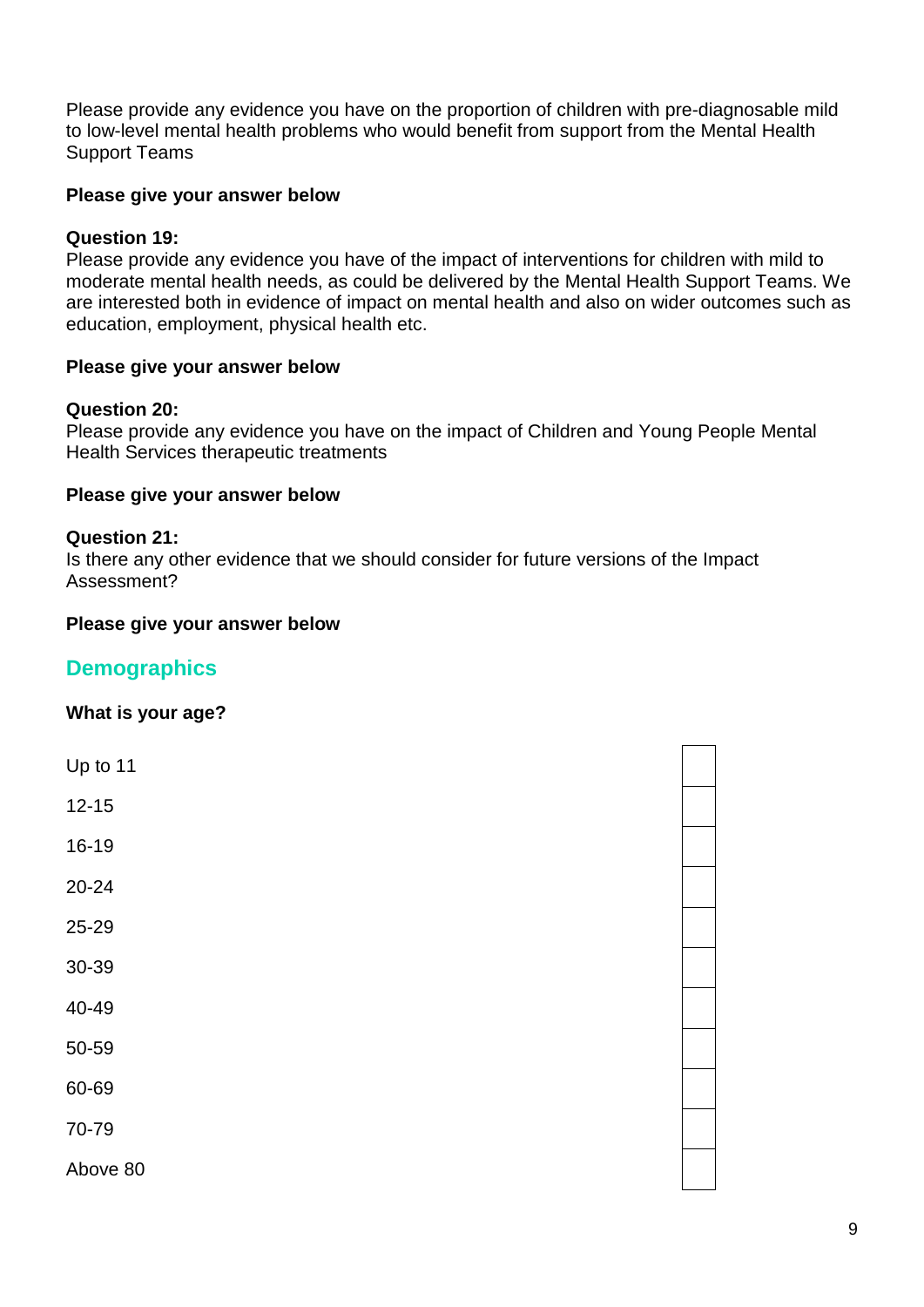Prefer not to say

# **What is your ethnic group?**

Please choose one option that best describes your ethnic group or background

| White                                                              |  |
|--------------------------------------------------------------------|--|
| English/Welsh/Scottish/Northern Irish/British                      |  |
| Irish                                                              |  |
| Gypsy or Irish traveller                                           |  |
| Any other white background, please describe: _______________       |  |
| Mixed/multiple ethnic groups                                       |  |
| White and Black Caribbean                                          |  |
| White and Black African                                            |  |
| White and Asian                                                    |  |
| Any other mixed/multiple ethnic background, please describe:       |  |
| <b>Asian/Asian British</b>                                         |  |
| Indian                                                             |  |
| Pakistani                                                          |  |
| Bangladeshi                                                        |  |
| Chinese                                                            |  |
| Any other Asian background, please describe: __________            |  |
| Black / African / Caribbean / Black British                        |  |
| <b>Black</b>                                                       |  |
| African                                                            |  |
| Caribbean                                                          |  |
| Chinese                                                            |  |
| Any other Black / African / Caribbean background, please describe: |  |
|                                                                    |  |

| Other ethnic group |  |
|--------------------|--|
| Arab               |  |